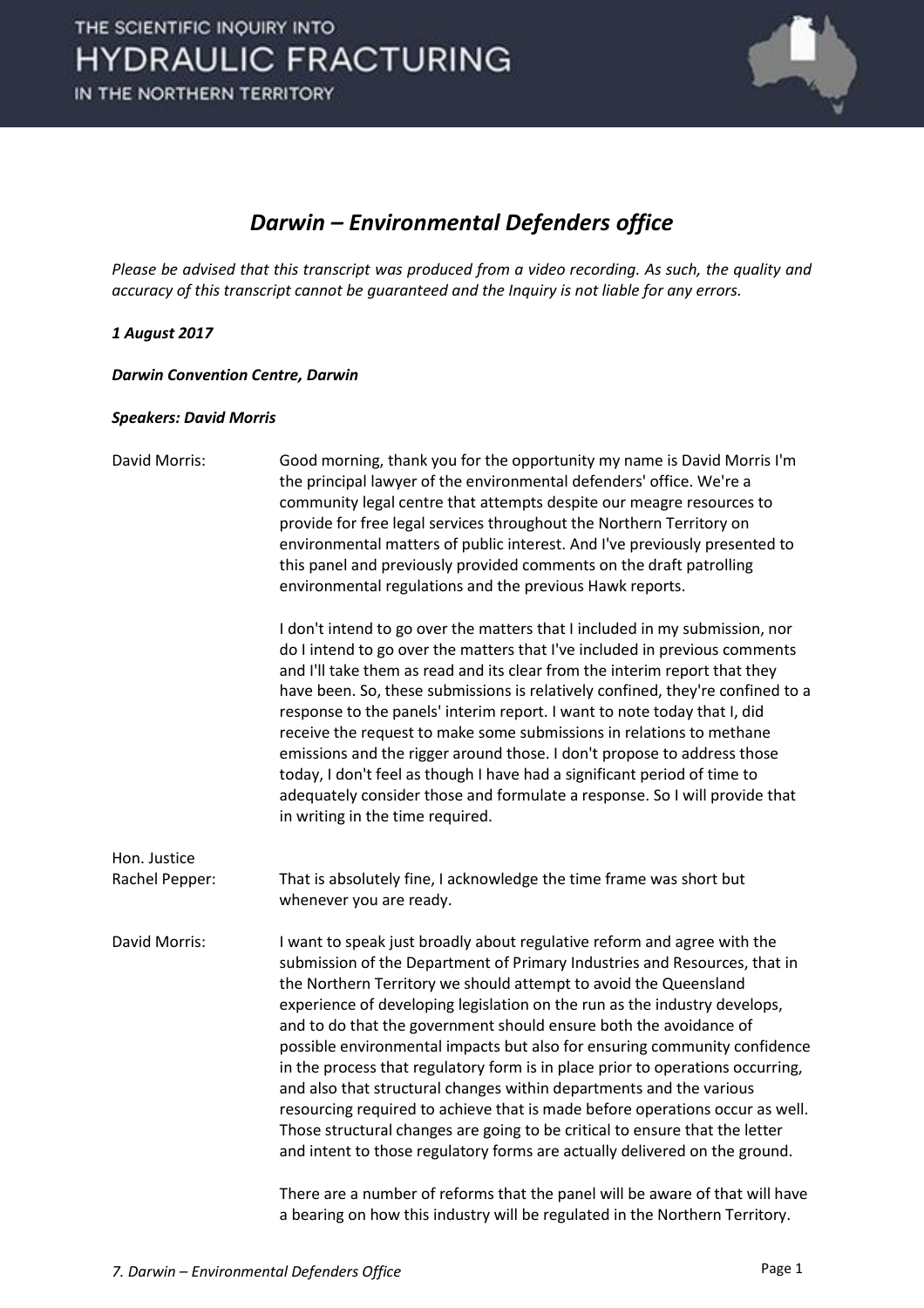

Those reforms include, reforms to the water act, to the environmental assessment act, the waste management pollution control act and a number of others. There's a move to, an umbrella environmental protection act of the kind you might see in other jurisdictions. How those reforms will actually look, what their impact on the gas industry will be is less than clear at this stage. I'd also note that in the Department of Primary Industry and Resources submission they state that they've commenced an ongoing review of the act and their developing resource management regulations. I'm not aware of the development of resources regulation management nor what they will be designed to achieve.

So there's a degree of uncertainty about all of this ongoing reform and where we will arrive at. But what is clear from both the interim report and also from the Hawk report that preceded it, is that community confidence in this industry will live or die on the communities' belief in the ability of the regulatory regime to manage this and its potential impacts, this industry and its potential impacts. So I say again it will be paramount to ensure that these reforms are in place before operations start occurring throughout the territory and I feel like there is the potential for incremental creep, which might erode community confidence if you start seeing some areas of activity occurring before these regulatory mechanisms are put in place and I should, of course, preface this by saying this all assumes that the government makes a decision to lift the moratorium and we don't make any comment about that.

What we're saying is there should be a clear order of things. In our view, it would be desirable for this panel to make some independent recommendations to the government about that order. The interim report touches on but doesn't I think articulate in detail recommended structural changes that will be required to give effect to the recommendations this panel might make with respect to regulatory reforms. It's unclear whether the panel intends to make such recommendations. In my view, it would be a missed opportunity if in it's in final report, the panel doesn't provide the government with independent recommendations about the bureaucratic structure and your regulatory framework should operate within.

The importance of getting this structure is apparent I think from a number of things. The first is the confusion that exists both within the community but also to some extent, within government itself about who's responsible for what. For example, there are non-transparent administrative arrangements in relation to water licencing but it's not apparent how they operate. I note in the Department of Primary Industry and Resources submissions, they say that water licencing requirements for mining and petroleum industries are taken into account within the 80-20 water licencing rules. But that's not clear from any of the water licencing documentation that I've seen which is included running a supreme court case on the matter.

Further examples of the difficulty in ascertaining who's responsibility for weed management, for example. That's a point that's noted in the interim report. There's conflicting views I think about who's responsible for localised habitat issues and potential environmental impacts or species impacts that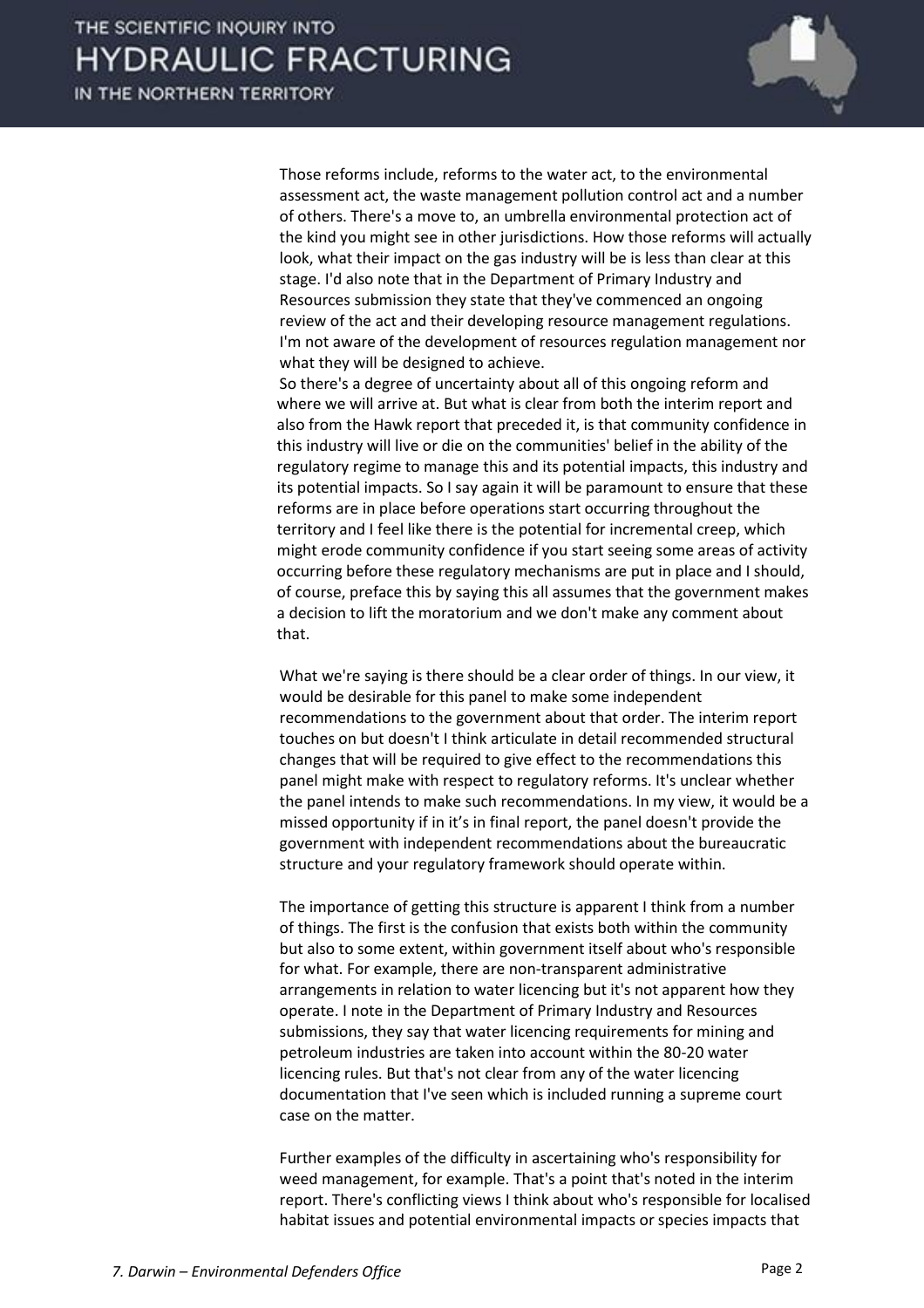

might occur from localised habitat disturbance. What I'm referring to then is in the Department of Environment and Natural Resources submissions, they talk about the referral of EMPs by way of notice of intent to the Northern Territory Environmental Protection Authority.

A, that's not mandated. B, the Northern Territory EPA has made it quiet clear that they don't consider individual wells to be something that would create significant environmental impact and therefore, don't proceed to consider them further by way of impact assessment or otherwise. It's unclear how that mechanism is supposed to be used to adequately address localised habitat impact. There's also unnecessary duplication that arises from multiple agencies being required to undertake compliance functions but in different areas, the same compliance functions but in different areas. We see that with the Department of Primary Industries and Resources being responsible for regulatory and enforcement matters on site and the Northern Territory EPA being responsible for those same things but offsite.

The uncertainty associated with the land release process and the potential for regulatory capture, so it will be important for the government to spend time upfront not only to amend legislation but to reorganise and resource various departments and agencies responsible for approvals. The key structural changes that we see as desirable are the removal of compliance functions from the Department of Primary Industries and Resources and the establishment of a petroleum compliance unit within the Northern Territory EPA.

This approach is different from the one that you see in South Australia and Western Australia where they have a one-stop shop similar to the one we have here. The approach that I urge is necessarily a more resource-intensive one because both the Department of Primary Industries and Resources and the Northern Territory EPA will be required to have staff with technical expertise in petroleum activities. Whereas at the moment, those staff are currently centralised within the Department of Primary Industries and Resources.

Despite those barriers being increased resourcing requirements, I believe it's necessary to achieve proper enforcement of the gas industry. That's based on previous experience, comments of the Northern Territory EPA in relation to other activities and also to achieve community confidence in the process, which again, is vital. I'd also note that that increase in burden, which might be playing on the mind of some panel members will be offset by the elimination of the current inefficiency in the regulatory regime which sees the NTEPA, presumably without petroleum experience, being responsible for offsite impacts which in the case of a well, might not be all that far from the operation at all.

So there's potential there for an increased efficiency by placing that regulatory unit within the NTEPA. Also, I'd note that it is a current government commitment to remove that demarcation between regulation on and offsite impacts. I want to move now to a brief discussion about the structure of how approvals are given. It seems to me desirable to separate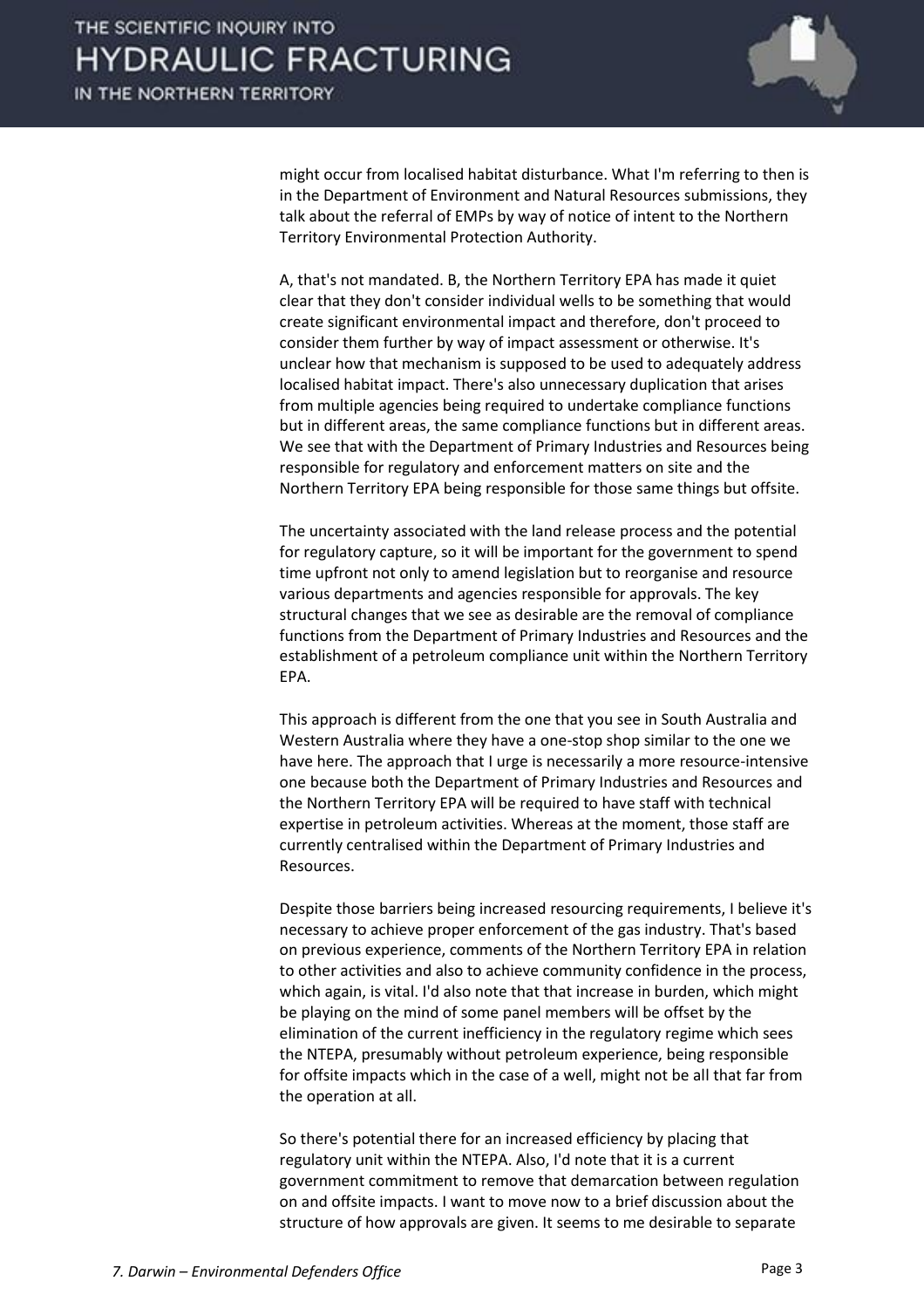

tenure from operational approvals. In relation to tenure, I'd suggest that tenure should only be granted after the following questions are answered, first would be, "Is the area applied for a no-go zone or a restricted work area?" If no, you would then ask, "Is the applicant a fit and proper person having regard to their environmental history?"

Then if yes, "Is this the best applicant applying under the current competitive bidding process which is the way in which currently, exploration permits are issued. This I think would avoid complications associated with the current and historic land release process. But I note that I haven't considered in any detail the implications that might come from changing the way tenure's released and indeed the necessity to perhaps claw back licences which have already been issued. I would comment now on the land release process. It's described at Part 14.2.2 of the ... 14.4.2.2 of the interim report, the current department approach to tenure approval seem to be an oxymoron to me. We concur with the panel's stated concerns in this regard.

On the one hand, the department states that the 2014 Land Release Policy will apply to applications being currently assessed, which will presumably have the effect of making some of those applications or parts of them null and void. On the other hand, they state that natural justice must be provided so as to allow the negotiating process to be completed and to avoid the risk of litigation and loss of opportunity for traditional owners to reach agreement with the applicant.

It begs the question, "Agreement about what?" It's difficult to think of a situation where it's beneficial for either TOs or for industry to continue negotiating an agreement over an area which will not be approved because of the application of the Land Release Policy or through the implementations of this inquiry in relation to no-go zones. The current Land Release Policy is less than exact in its language and in its application. It excludes the release for oil and gas exploration in the following areas, urban-living areas including rural residential areas. I'm not sure whether that extends to aboriginal outstations, remote communities such as Maningrida, just to provide one example. That's not clear.

Areas of intensive agriculture, I don't intend to make any submissions about what that might mean. Others would be better placed to do that. I would make some submissions, I don't intend to make submissions about areas of cultural significance. Again, I think that the land councils and the Aboriginal Areas Protection Authority are better placed to make submissions about what that might mean in the context to the Land Release Policy. I would make some submissions about the many of high ecological value.

I'd note that the policy has no legislative force. I'd suggest that giving rigour and efficacy to this policy would be done best by integrating it through the regulatory regime. In relation to areas of high ecological value, the Northern Territory has 67 sites formally recognised as being of high significance for biodiversity conservation, has 24 national parks, 73 nature reserves, conservation areas, historical reserves and marine parks. The interim report notes at Part 8.3.1 that it's industry policy to avoid national parks and other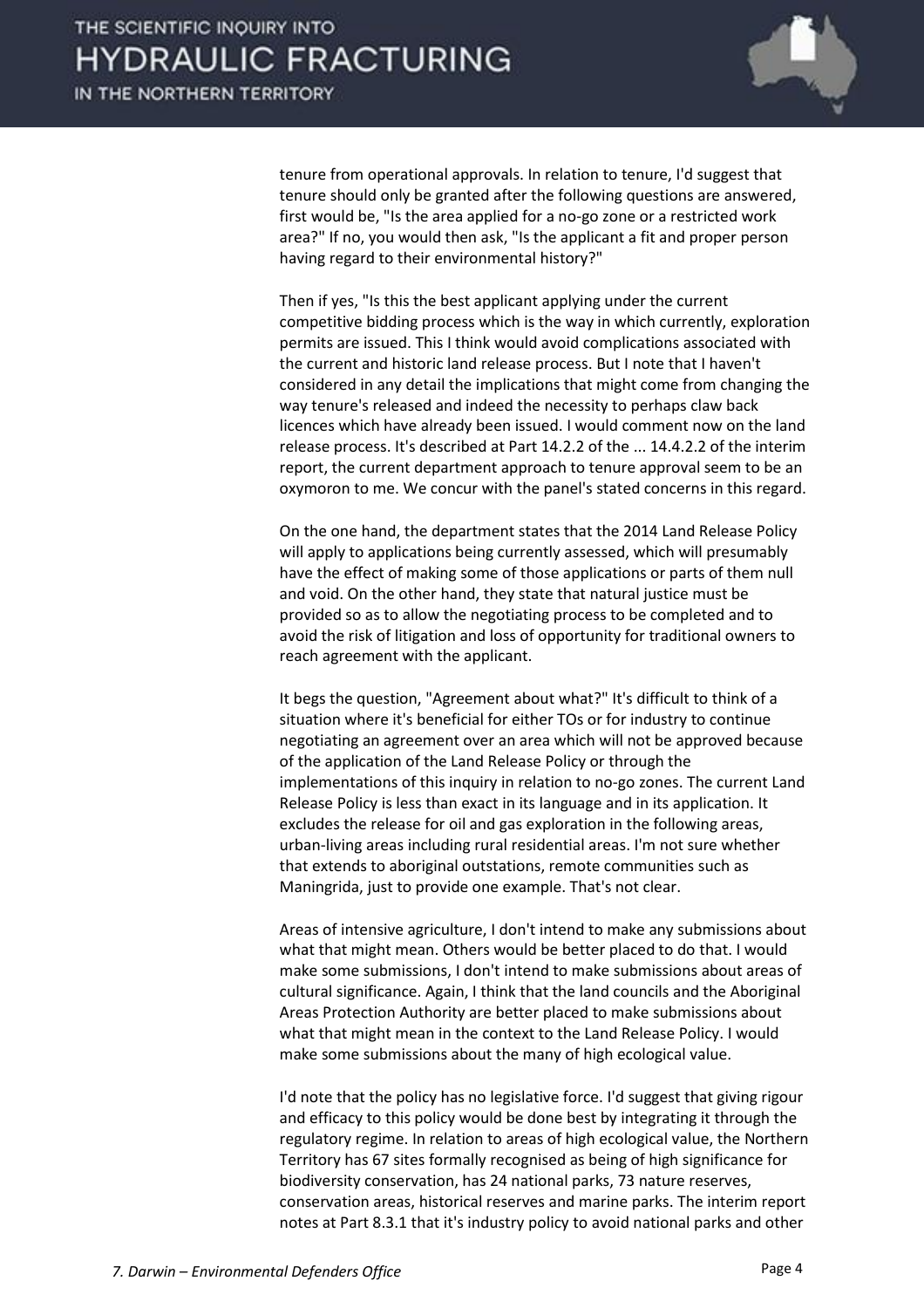

conservation reserves. Now, that might be true but it's also true that industry have applied for and conducted exploration activities within national parks. I have specific familiarity with that in relation to Watarrka National Park, which was recently the subject of a reserved block under Section 9 of the act.

Given the various risks and uncertainties identified throughout the interim report, it would be in our submission, inconsistent with the objects of the Land Release Policy for gas operations to occur within those parks and reserves. We note the comments of Dr. Anita Barley who made a submission which was next to the EDO submission where it said, "It's reasonable to assume that existing parks and reserves should form the cornerstone of any proposal for priority no-go areas. In general, the infrastructure associated with large scale shale gas development is not compatible in areas where conservation management is a priority or in those areas containing significant scenic or cultural values."

Of outmost importance with respect to this part of the Land Release Policy with high areas which concerns excluding areas of high ecological value, it's of upmost importance to recommend that ... It's upmost important to recognise the current information deficiencies that we have in large parts of the Northern Territory. For example, the interim reports notes that areas of high ecological value in the majority are located outside of identified shale basins. But I think it's instructive to note another comment in the interim report which is due to its vast size and remoteness, most of the Northern Territory has never been systematically surveyed for plants and animals.

Consequently, the distribution of most species are known only in general terms at best, and there is very limited knowledge of geographic patterns of diversity and endemism. Information is particularly scanned for terrestrial invertebrates which represent the great majority of the NT's faunal species and play critical roles in the function of ecosystems. To add to that, we'd note that despite provision being made in the Territory Parks and Wildlife Conservation Act for the Declaration of Essential Habitats, no such declarations have been made. We'd also note the comments of Dr. Matthew Koloff in another report which was next to our submission, which talked about extensive but poorly documented water refugio areas within the Beetleloo Sub-basin which are yet to be adequately surveyed.

To say that those areas of high ecological significance don't occur within currently identified shale basins I think is inaccurate because of the information gaps that exist. So, that's what I want to say about tenure and the importance of identifying no-go zones before a tenure is issued. I'll now move to operational activities. I think my views or the EDO's views on a purely objective based regulation of the gas industry, which is currently enshrined in the regulations is fairly well-known. I don't think it's adequate on its own to effectively manage the industry. I do believe that there should be prescriptive requirements in relation to some aspects of the industry.

I raised in my submission the limitations of an objective-based approach in the face of scientific uncertainty. I raised that by reference to an article by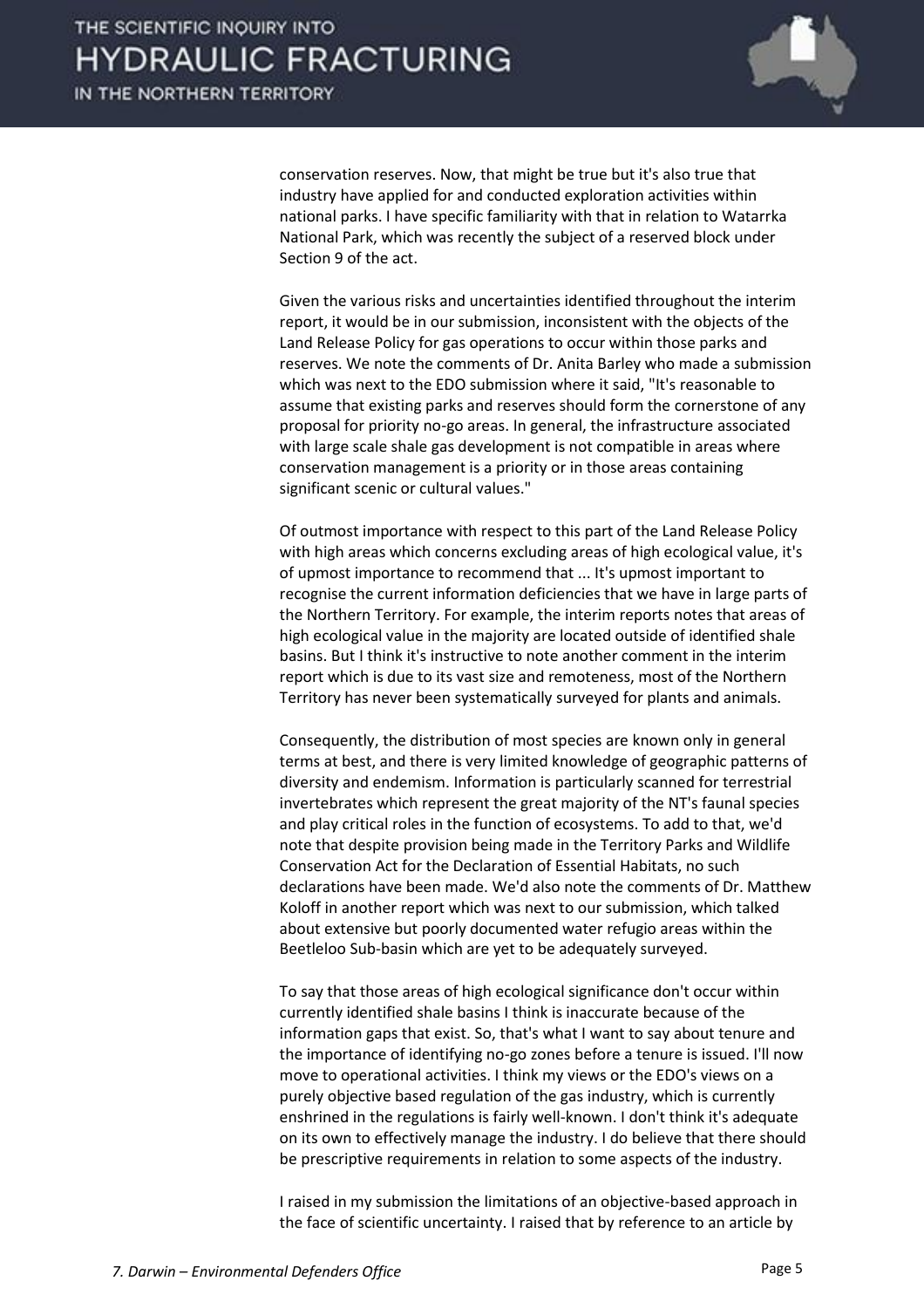

Professor Alan Randall, Towards a Risk Management Framework for Novel Interventions. In that article, Randall discusses the difficulty of applying ordinary risk management approaches to new technologies. In that case, he's talking about coal seam gas. In a recent article, which I'll provide to the panel when I'm providing the information requested by letter last week, I'll provide a recent article by Murray Andre and Prasad, which similarly examines this difficulty but does so specifically in relation to risk-based approaches for hydraulic fracturing. In their view, the main weakness in a risk management approach is the tendency to defer risk management intervention until the innovation has been implemented and harmful consequences established.

Essentially, what they're saying is it's difficult to use a risk management framework when you can't readily quantify the risk. Because of that, the EDO urges in addition to the approval of an EMP under the regulations, the requirements for a code of practise or other prescriptive measures, for well integrity, baseline testing both of methane levels in ground water but also of emissions. I'll go into further detail about that in my supplementary submission. The use and disposal of water, chemical ... and chemical disclosure. One of the things that has been occurring to me in terms of adding additional rigour to the process of approving E & Ps would be to use a structure similar to one you might see in planning, where a development consent body is required to seek the views of relevant groups within governmental service authorities. So, for example, you know, in the case of a residential apartment building, the development consent authority may require a traffic management plan from the local council or some kind of sewerage plan, those types of things. So, applied to this situation, what might be required would be that the E & P be provided to various groups within in government. For example, the weed management branch for their comment on the E & P, and those comments must then be taken into account by the minister, prior to approval.

And that seems to me to be desirable, particularly, if you're looking at compliance functions being separated from the approval function. If you had the NTPI's Compliance branch being required to comment on a submitted E & P, they could make comment about any difficulties they saw in terms of ensuring compliance with that. And I'd propose to try and provide a little more clarity about that in my supplementary submission because, it's an idea that I've just started turning over in my mind.

The panel in the interim report touches on the operationalization of the precautionary principle, and our primary submission was that one of the best vehicles for doing that was the inclusion of merit review functions in the Act, and were encouraged that the interim report seems to support the inclusion of those mechanisms in a new regulatory regime. We'd add three additional vehicles or mechanisms, if you like, for operationalising the precautionary principle.

The first is baseline water and emissions monitoring. The article I've discussed a few moments ago discusses that commonly a lack of baseline data has frustrated litigation in the United States, and I'd note that that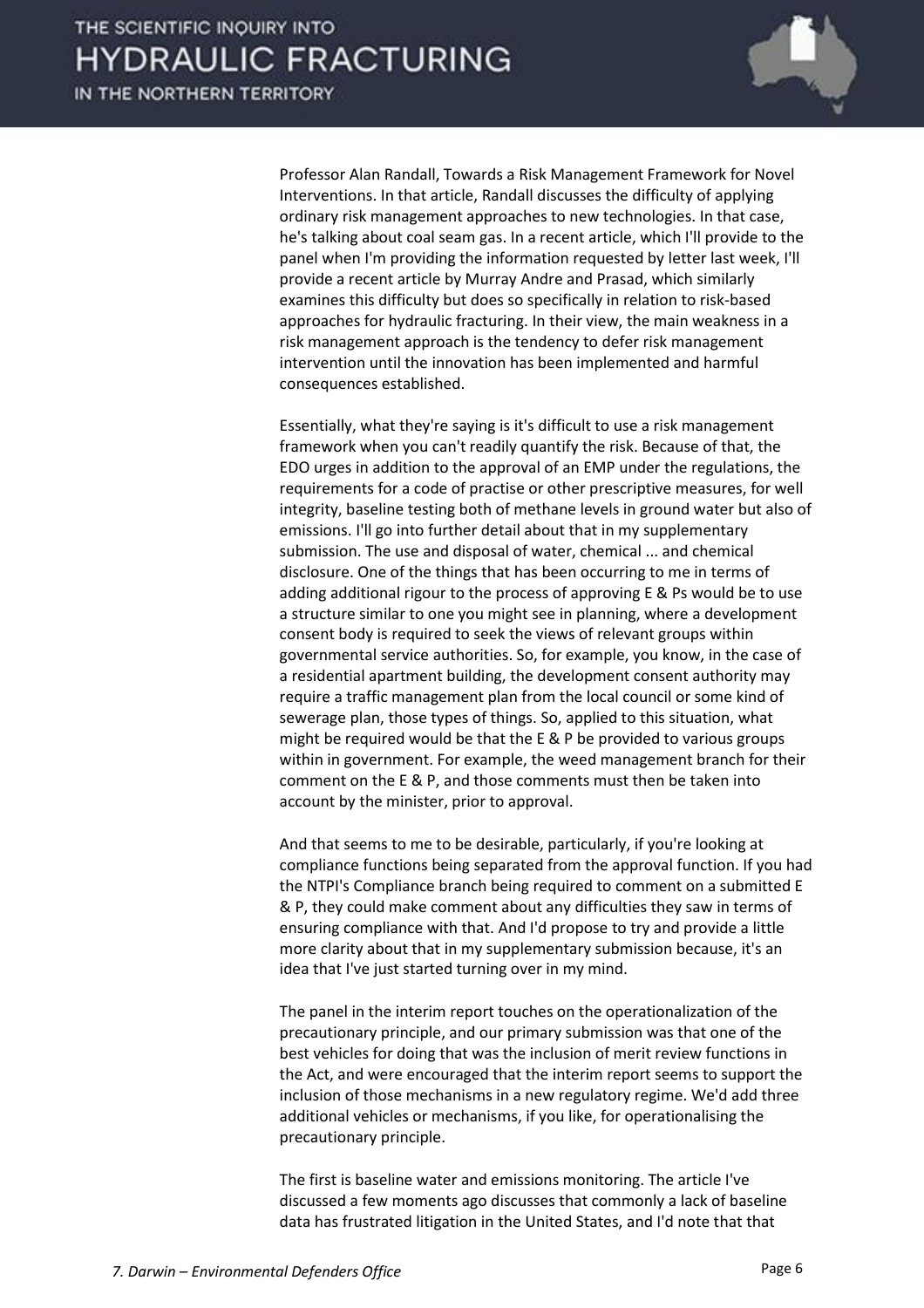

frustration would surely work both ways. But regulations of this nature are seen in other jurisdictions. 2015 amendments to the United Kingdom's Petroleum Act saw the introduction of a requirement that the secretary of state must be satisfied of certain conditions being met prior to the consent of a hydraulic fracturing operation, and that includes the requirement that the level of methane in groundwater be monitored for a period of 12 months before hydraulic fracturing begins. The requirements for baseline monitoring are also supported by the report of the Western Australian Legislative Council's Standing Committee on Environment and Public Affairs, and I note that that's referenced in the interim report.

In my supplementary submission, in terms of methane emissions, I'll also talk about methane emissions in groundwater and talk about some specific technical requirements of those baseline, of what we say should be included in those baseline testing requirements. Let that include the record of specific isotonic compositions of that methane.

The second mechanism is the use of regional management plans. And we're encouraged that pages 59 and 70, the panel indicates it's intention to consider further the utility and need for a bi-regional assessment of the Beetaloo Sub-basin. And one option may be to consider using the Strategic Impact Assessment Provisions in the Environmental Impact Assessment Act or a subsequent act following reform, and, hopefully, the subsequent act will provide better, make for better provisions for strategic impact assessments. But I think that's particularly important, because it reflects that some of the impacts are not going to be unique to this industry, things like edge effects, habitat destruction are also impacted upon by land clearing by pastoralists, for example, and so, when you're considering a load on the system, it's worthwhile considering all of the pressures that exist upon it, not just the operation of the oil and gas industry.

But we do support a bi-regional assessment of Beetaloo Sub-basin, and we understand that it's the most prospective area, and therefore, it's the location that is most pressing for that kind of information. And we'd suggest that the regulatory framework would benefit from a general requirement for bi-regional assessments to be informed by that comprehensive baseline data. It is an effective way to operationalise the precautionary principle, and that point was noted by Chief Justice Preston in Telstra Corporation versus Hornsby Shire Council.

We note that bi-regional assessments are a key tool used by the Independent Expert Scientific Committee on coal seam gas and large coal mining development established under the EPBC Act. That particular body provides advice to the federal minister on potential water impacts from those operations, but as noted in the interim report in our previous submissions, there is no such trigger under the EPBC Act for shale gas developments. And, so, the potential for bi-regional assessment to occur via that body is not possible. Nor is it possible for this panel to make recommendations for changes to the EPBC Act or perhaps it is, but what the federal government thinks of that is less clear. But we would recommend that a trigger of that nature be included in the EPBC Act, and in the absence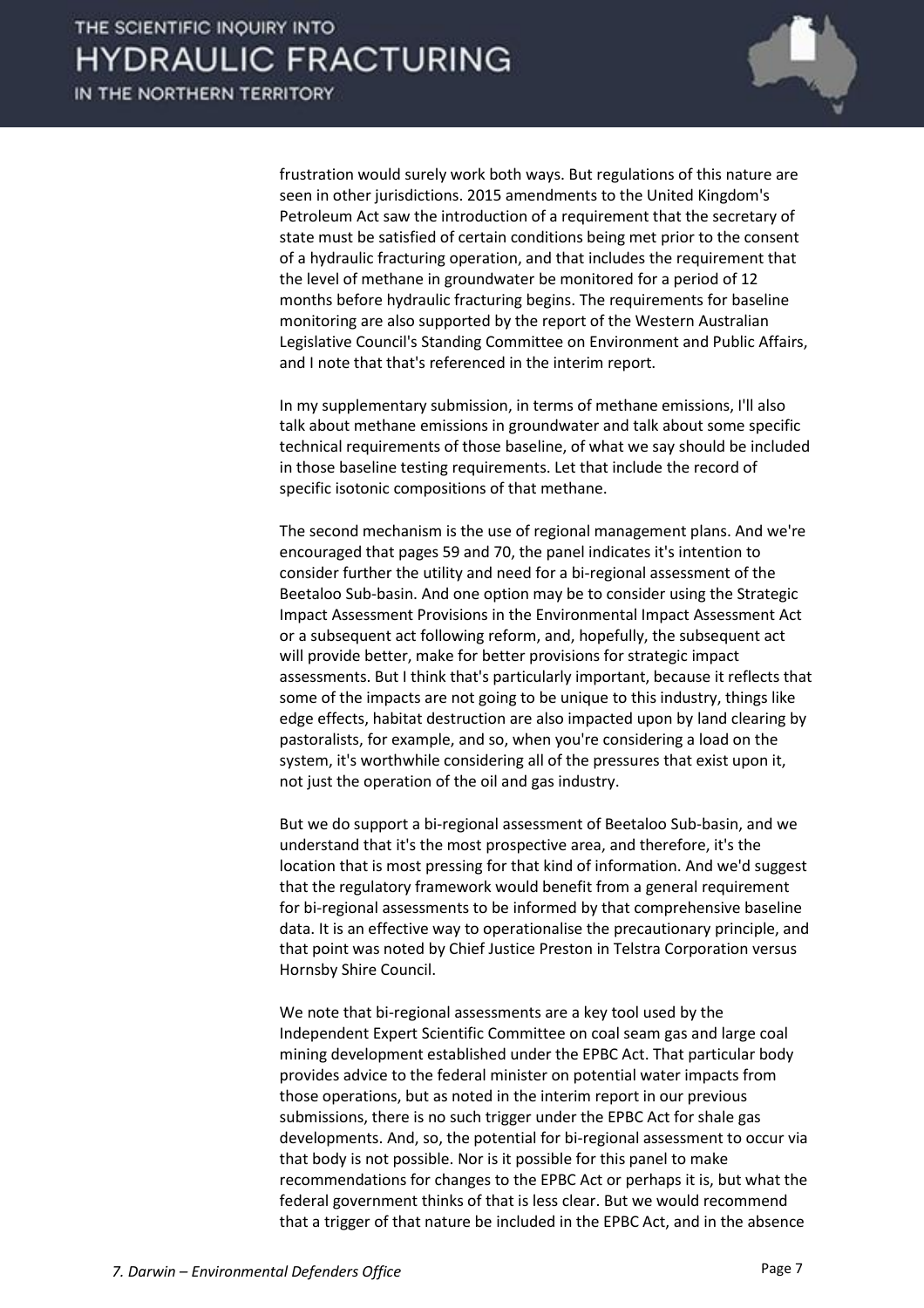

of that, there should be a similar type of mechanism within the Northern Territory framework.

We understand from reading the interim report that the panel has been briefed by the Commonwealth on the use of bi-regional assessments, and will be obtaining further advice in this regard. We would note that while biregional assessments used by that body can find the impact on water resources, we don't think that any bi-regional assessment of the Beetaloo Sub-basin should be so confined. It should also look at species, habitats, those types of issues. And we'd also argue that ground-truthing of desktop surveys would be particularly important in the Northern Territory, where there's, in some cases, an almost complete absence of knowledge.

We're also encouraged that the panel will be engaging with the Alberta Regulator to further investigate the potential for regulation, and whether that may overcome some of the difficulties that say, the EPA in western Australia identified that region-wide studies are beyond the capacity of individual proponents.

The final thing we wish to say about operationalising the precautionary principle is that there needs to be greater clarity around water licencing requirements. The current framework for water licencing lacks rigour, and what I've observed in the few years that I've been in the Northern Territory has been both changes in the modelling associated with water licencing. There was a truncation of the model of the period from 100 years to 30 years, which was a wetter period, and therefore, meant that there was a much larger consumptive pool from which to draw water from. We've also seen the issuing of water licences above what is the consumptive yield, even under that larger entitlement body and the use of conditions on licences to either allow or not allow the full extraction of them in wetter or dryer years, as the case may be. There's very little transparency about that, and there's also very little way for the government to necessarily enforce those things.

And I'd just note that, you know, some of the things which have been allowed would seem to me to be an unacceptable impact. And for example, in a water licencing decision in relation to the Ulu Aquifer, the water controller noted that the extraction of the licenced amounts were modelled to have an impact on cease flow events of Roper River, which is near Ngukurr. In 13 years out of the 30 year period modelled between 1984 and 2013, the predictions were that flow would cease for less than ten days in four years, more than ten days but less than 30 years in another four years and would exceed 30 days in five years, being 39 days, 40 days, 48 days, 62 days and 90 days. It seems extraordinary that you would issue a licence in those circumstances notwithstanding the conditions you might place on it.

The only other thing that I wish to really talk about is that the impacts, at arriving on a final view of the land impacts of industry, I think that the panel should consider more deeply the interrelated nature of impacts, particularly, the interrelation between weeds, changed fire regimes, human activities and feral animals. It seems to me that the panel finds that most of those impacts in there, in isolation will be either of high consequence or medium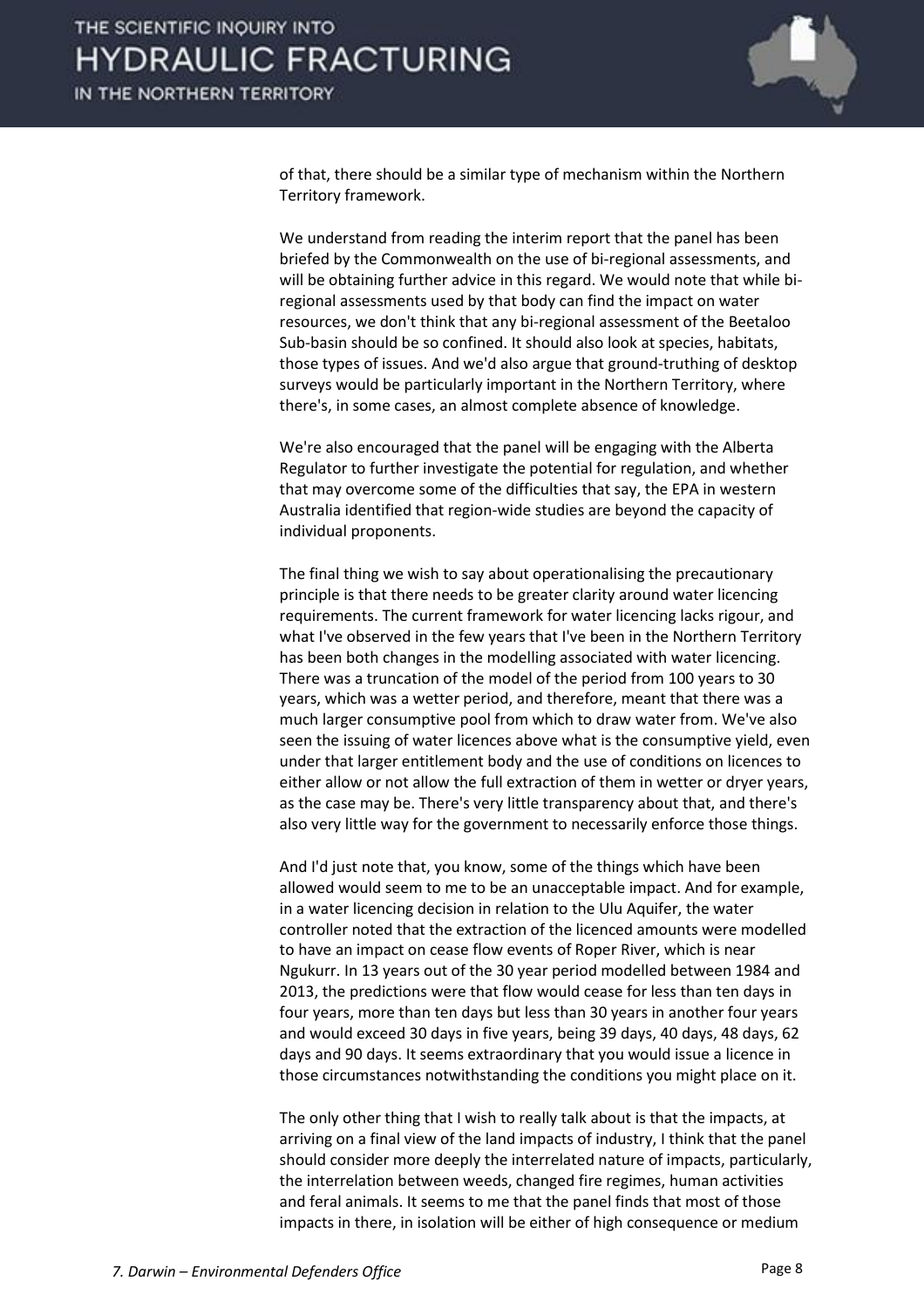

consequence, but they're not discussed in any way, particularly, in terms of their interrelationship.

And I note that Mornington Sanctuary in the Kimberley places a specific emphasis in terms of managing that sanctuary on the interrelated nature of those things, the fact that change at fire regimes provide additional opportunities for feral animals and that interrelationship has greater consequences for native animals.

Finally, in relation to sacred sites and Aboriginal people's involvement in the process, the interim report makes clear the necessity for accurate information to be provided to Aboriginal people, and we fully support that, but we note the difficulty of that requirement where there's information inconsistencies between government and industry even being provided to this panel. And this cuts across a number of different areas, the quality of water use required, the number of expected wells, and well density. And, you know, I would just note that one of the comments in the interim report was that Santos estimates a surface footprint of 0.03 to 0.05 of the total development area, reducing to 0.01 to 0.02 during production following rehabilitation. This is two orders of magnitude lower than the estimations in Table 8.1 and by origin it seems unrealistically low.

So, when we're providing information or when industry and land councils are providing information to Aboriginal people, are we providing them we optimistically low numbers? Or are we providing them with a range of numbers all of which might be accurate, and indeed visual representations of all of those things too.

And we'd also just want to put on the record our support of the recommendations of the Aboriginal Areas Protection Authority, and they are supported by Gareth Lewis, the expert we engaged to inform our submission to the inquiry. Particularly, we note the need for increased time and resources to allow the Aboriginal Areas Protection Authority to effectively consult on subsurface impacts to sacred sites which might be occasioned by the gas industry and the need for industry to meet those additional consultation costs.

That concludes what I want to say this morning, and I'm happy to take any questions the panel might have, and if I can't answer them today, I'll undertake to take them on notice.

Hon. Justice

Rachel Pepper: Again, thank you very much, Mr. Morris, for your detailed and very excellent presentation, as ever. Just a few notes, or I guess comments really, well, perhaps better accurate is three questions. In terms of the structural reforms of the various regulatory agencies, absolutely, that must occur. That will be a recommendation or multiple recommendations. You can be assured of that from the panel. But, again, and I'm not suggesting any chance of this now, but if you have any suggestions, or if there are any particular models either overseas or within Australia that you could commend to us, we would certainly appreciate that. I think your comments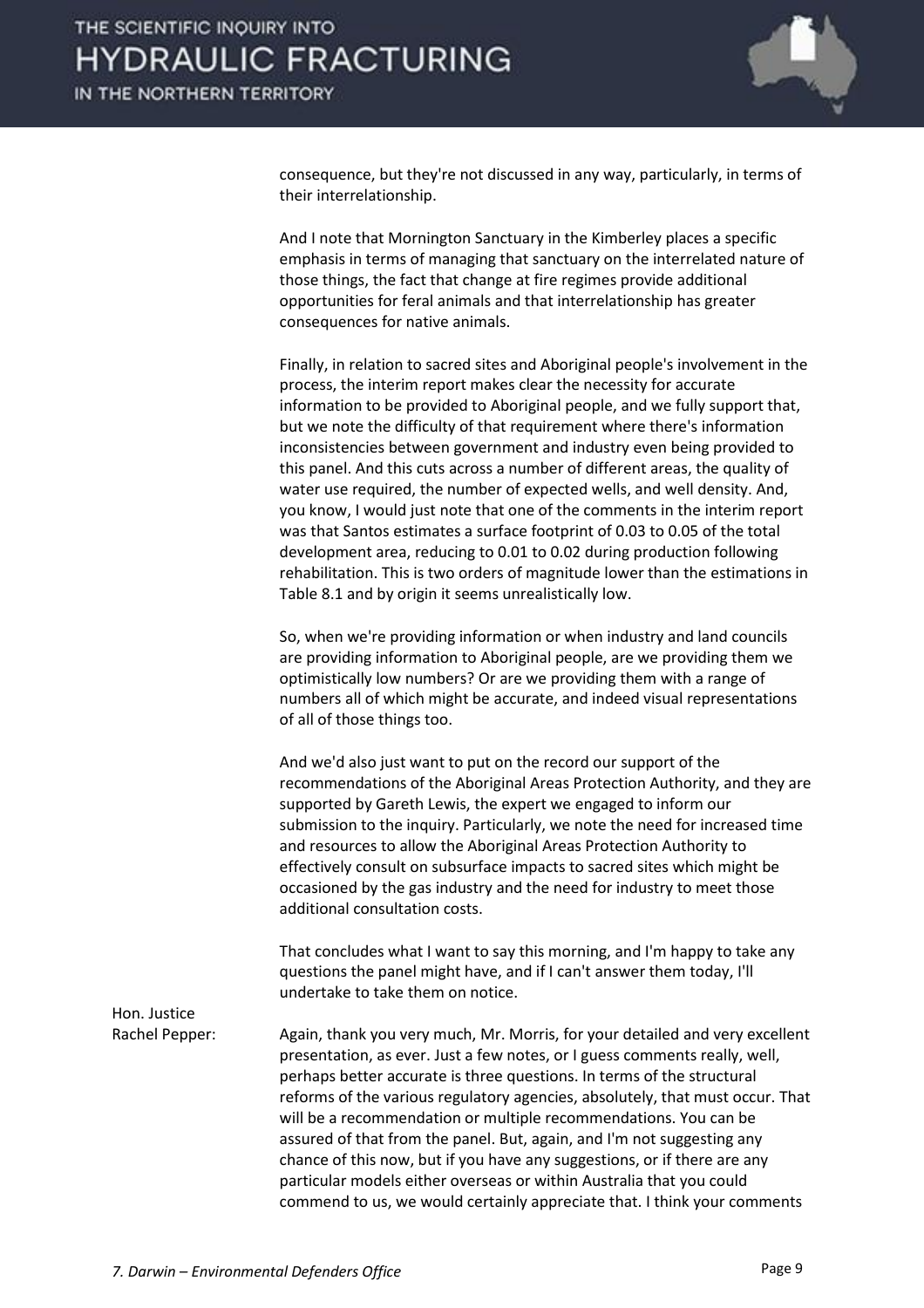

about the multiple layers of regulatory oversight and the efficiency to which that's undertaken currently are very valid. That was the first thing.

The second thing was, oh, I guess it's really, again, in terms of the structural reforms, and this probably picks up the comments that I've just made, again, we will, certainly, be making recommendations. Again, suggestions are welcome.

And finally, again, I guess, and this is perhaps a more substantial question in which you probably cannot answer now, you said that before operations start, I think that's the words you used, that all of these regulatory reforms need to be in place or at least, I'd presume, certainly, well advanced and cleared by the government. Did you mean expiration or production or?

David Morris: I'd, probably, wouldn't want to reduce it to such a simple answer as one or the other.

Rachel Pepper: No. That's fair enough. That's fair enough.

Hon. Justice

David Morris: I'd probably prefer to give it some thought in terms of what might be required before exploration or what might be required before production.

Hon. Justice Rachel Pepper: But I think it might be, obviously, different requirements before each. It's the first point to make, and there will be a lag between, again, if the

government, a matter for the government if it lifts a moratorium, there will be a lag between sort of, you know, the exploration phase and then the production phase of at least probably three to five years, based on current estimates.

David Morris: Indeed. It does seem to me, in terms of looking at, for example, the Department of Environment's submission, which talked about localised habitat impacts, in the absence of information about what those habitats are, you would want to at least have some kind of understanding about that before you would even approve exploration, which might occasion the clearing of important habitat. Perhaps that could be dealt with by way of some kind of localised report but you'd want to make sure that was happening. Hon. Justice

Rachel Pepper: Yes. Fair enough. I think Doctor Ritchie was the first person with his finger up.

Dr David Ritchie: Thank you. Sorry. Yes, Mr Morris, I'm sure you're very aware that a lot of the parks in the Northern Territory were created around accidents of tenure, so they're pasture releases or the bits that were no longer productive for pastoral use, the rocky bits that then got put into parks, so that they were not necessarily based on the environmental values or the amenity values for tourism or anything else. The Territory Government has long had a policy of all their parks being available for exploration, so that it is absolutely no problem at all issuing exploration licences on parks. The corollary of that is, of course, that there's lots of really very important micro-environments and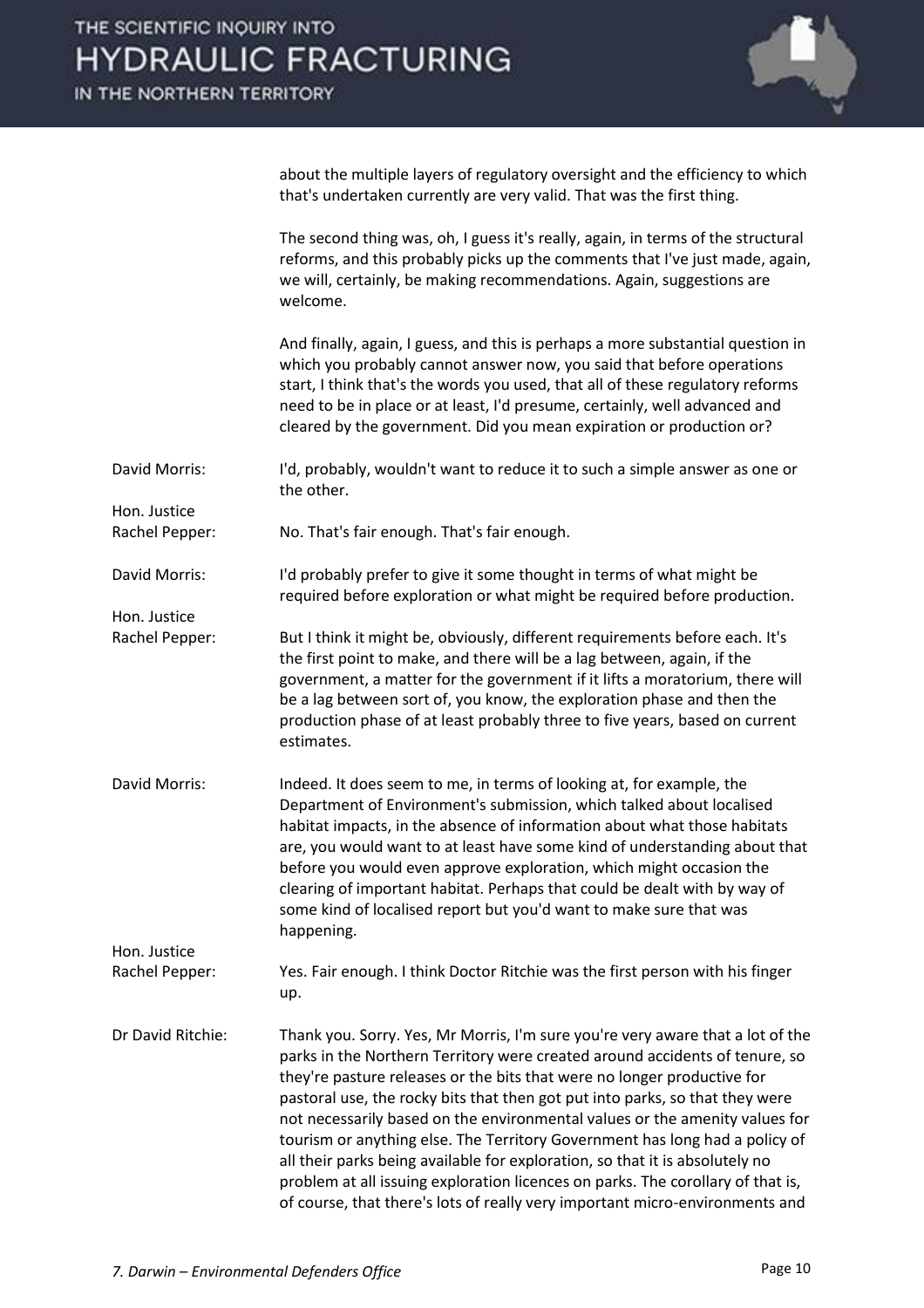

places of high bio-diversity significance that aren't parks, located on tenures where there are no protection at all.

I guess my point is that for us to take a position that, for us this is a starting point, all parks should be locked up might reduce the possibility for the sort of trade-offs that are necessary in the real world to get protection in other areas. I just want to put that to you as what your feelings on that might be.

David Morris: Well, certainly the current land release policy provides the flexibility to do that by just saying high ecological areas. Our submission would be that currently knowledge limitations do make that a very difficult assessment for this panel or for Government and the regulator to make, because we simply don't know where those pockets or areas which exist on pasture release or other types of land tenure might be of high ecological value. So, I guess that's one of the reasons why we're strongly supportive of a bioregional assessment of the Beetaloo Sub-Basin, which is the area likely to see the first substantial operations of the gas industry, should it be permitted.

Dr David Ritchie: Thank you.

Hon. Justice Rachel Pepper: Thank you. Yes, Dr Jones.

Dr David Jones: I note you began your presentation with the caution to avoid at all costs the need for regulatory catch up as the industry develops. I guess Queensland's a good example of that. We've had the opportunity to visit Queensland and talk to the regulators there and see what they're implementing now. Have you been following what's been happening in Queensland and do you have any comments on the current status of the systems they're implementing, and whether you think that's going to be effective? Or have they now gone too far the other way, so they've got too many levels of regulatory complexity?

David Morris: Thanks, Dr Jones. I probably have to take that question on notice and undertake to provide some thoughts on that in my supplementary submission, because I'm familiar with the land access ombudsman and the commission that they have over there, but whether or not they create too many layers of regulatory oversight and reduce efficiency, I'm not able to say at this stage, but I'm happy to take it on notice.

Dr David Jones: I also note your comment about humbug in terms of traditional communities. I think our impression is very much that humbug on the nontraditional landholders is also a significant issue. Very much a lot of their time has been taken up with interacting with all these different levels. It can actually detract from the running of their business, so that's something to bear in mind as well.

Rachel Pepper: Thanks. Professor Hart.

Hon. Justice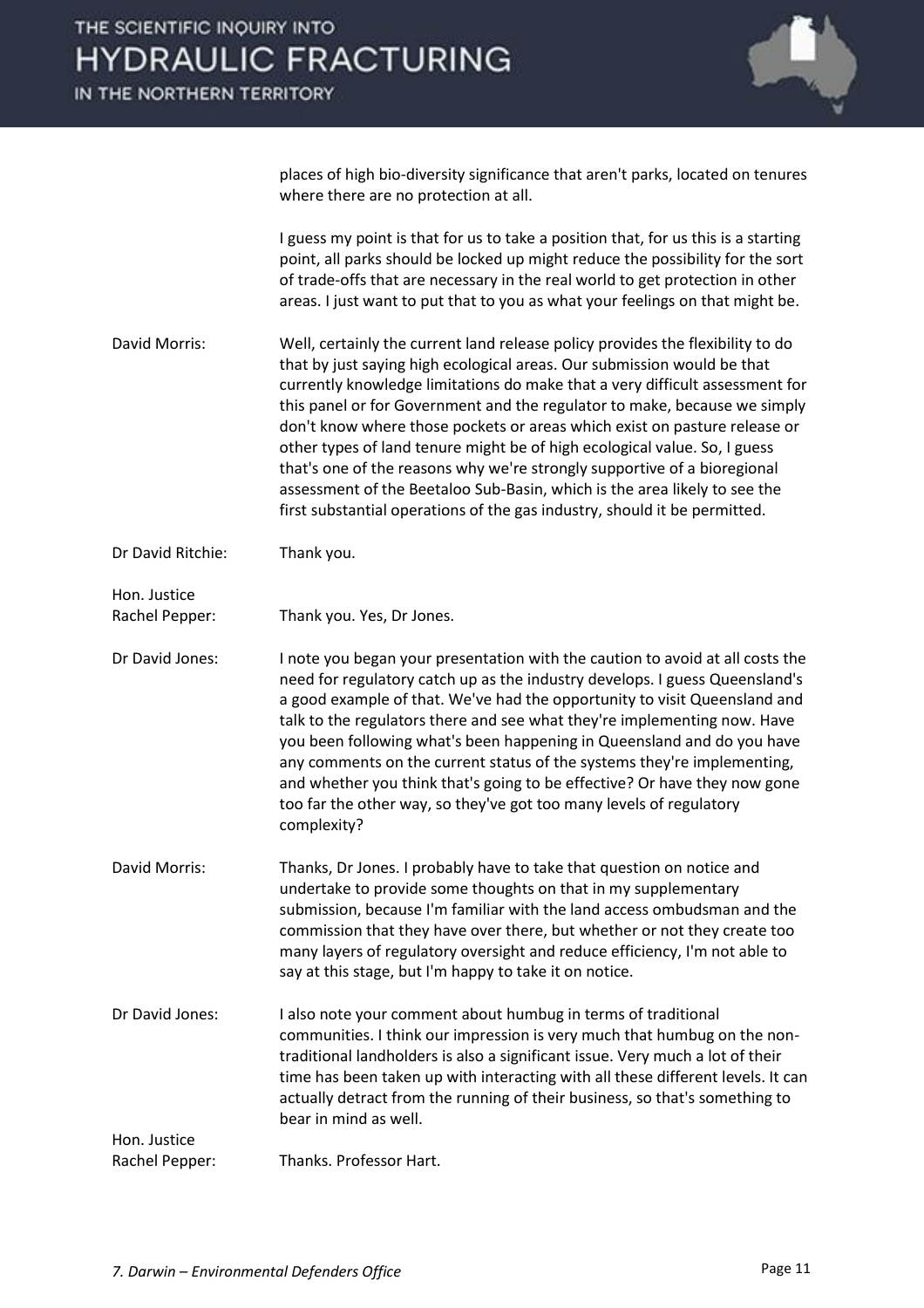## THE SCIENTIFIC INQUIRY INTO **HYDRAULIC FRACTURING**

IN THE NORTHERN TERRITORY



| Professor      |                                                                                                                                                                                                                                                                                                                                                                                                                                                                                                                                                                                                                                                                                                                |
|----------------|----------------------------------------------------------------------------------------------------------------------------------------------------------------------------------------------------------------------------------------------------------------------------------------------------------------------------------------------------------------------------------------------------------------------------------------------------------------------------------------------------------------------------------------------------------------------------------------------------------------------------------------------------------------------------------------------------------------|
| Barry Hart AM: | You'll be aware that we've had a number of submissions that have<br>suggested to us that there should be an independent authority. The<br>question is what's the extent of its role? So, I can put to you a number of<br>things that you brought up properly to us? It seemed to me you were<br>suggesting that the compliance function should go to the EPA. You talked<br>about just then and in detail Bioregional Assessments. You talked about the<br>development planning for a regional management plan and you talked<br>about baseline surveys. So, I'm leading you a little bit here. Could I put it to<br>you that  are they the functions of an independent authority or is that<br>going too far? |
| David Morris:  | Well, certainly if you look at the approach taken by the EPBC Act, they've<br>seen it desirable to have, I guess, an independent body responsible for those<br>bioregional assessments and there does seem to me to be some value in<br>that. I wouldn't necessarily think that that would be something you would<br>require of the NTPA. I think that their role should be confined to compliance<br>activities as opposed to assessment activities, if you like, on a bioregional<br>level.                                                                                                                                                                                                                  |
| Professor      |                                                                                                                                                                                                                                                                                                                                                                                                                                                                                                                                                                                                                                                                                                                |
| Barry Hart AM: | So let's go to the planning. It's been suggested to us also that there needs to<br>be a strategic approach to this new industry, a strategic roll-out, for<br>example. Who does that? Take it on notice, if you like, because we'd like<br>some real thought.                                                                                                                                                                                                                                                                                                                                                                                                                                                  |
|                |                                                                                                                                                                                                                                                                                                                                                                                                                                                                                                                                                                                                                                                                                                                |
| David Morris:  | Yeah. I think I'd like to think more deeply about it.                                                                                                                                                                                                                                                                                                                                                                                                                                                                                                                                                                                                                                                          |
| Professor      |                                                                                                                                                                                                                                                                                                                                                                                                                                                                                                                                                                                                                                                                                                                |
| Barry Hart AM: | Yeah, okay.                                                                                                                                                                                                                                                                                                                                                                                                                                                                                                                                                                                                                                                                                                    |
| Hon. Justice   |                                                                                                                                                                                                                                                                                                                                                                                                                                                                                                                                                                                                                                                                                                                |
| Rachel Pepper: | And something we're struggling with is how to  I think we already flagged<br>in the interim report that we're likely to recommend reorganisation of the<br>regulatory bodies and we are currently, I guess not struggling, it might be<br>too strong a word, but contemplating how that might be best effected in the<br>Northern Territory context. So, again whatever assistance you can provide,<br>even if it's just saying, "Look at this model. Look at this jurisdiction." We<br>would be very grateful for that, Mr Morris. Yes.                                                                                                                                                                       |
| Professor      |                                                                                                                                                                                                                                                                                                                                                                                                                                                                                                                                                                                                                                                                                                                |
| Barry Hart AM: | And can I also just add to that, Dr Jones talked about the Queensland<br>experience, which has come from a different framework. But it would be<br>good if you could have a look at those, Gas Fields Commission and<br>Ombudsman and so forth. Your thoughts on whether that's the way to go or<br>another way is better. Thanks.                                                                                                                                                                                                                                                                                                                                                                             |
| David Morris:  | Okay.                                                                                                                                                                                                                                                                                                                                                                                                                                                                                                                                                                                                                                                                                                          |
| Hon. Justice   |                                                                                                                                                                                                                                                                                                                                                                                                                                                                                                                                                                                                                                                                                                                |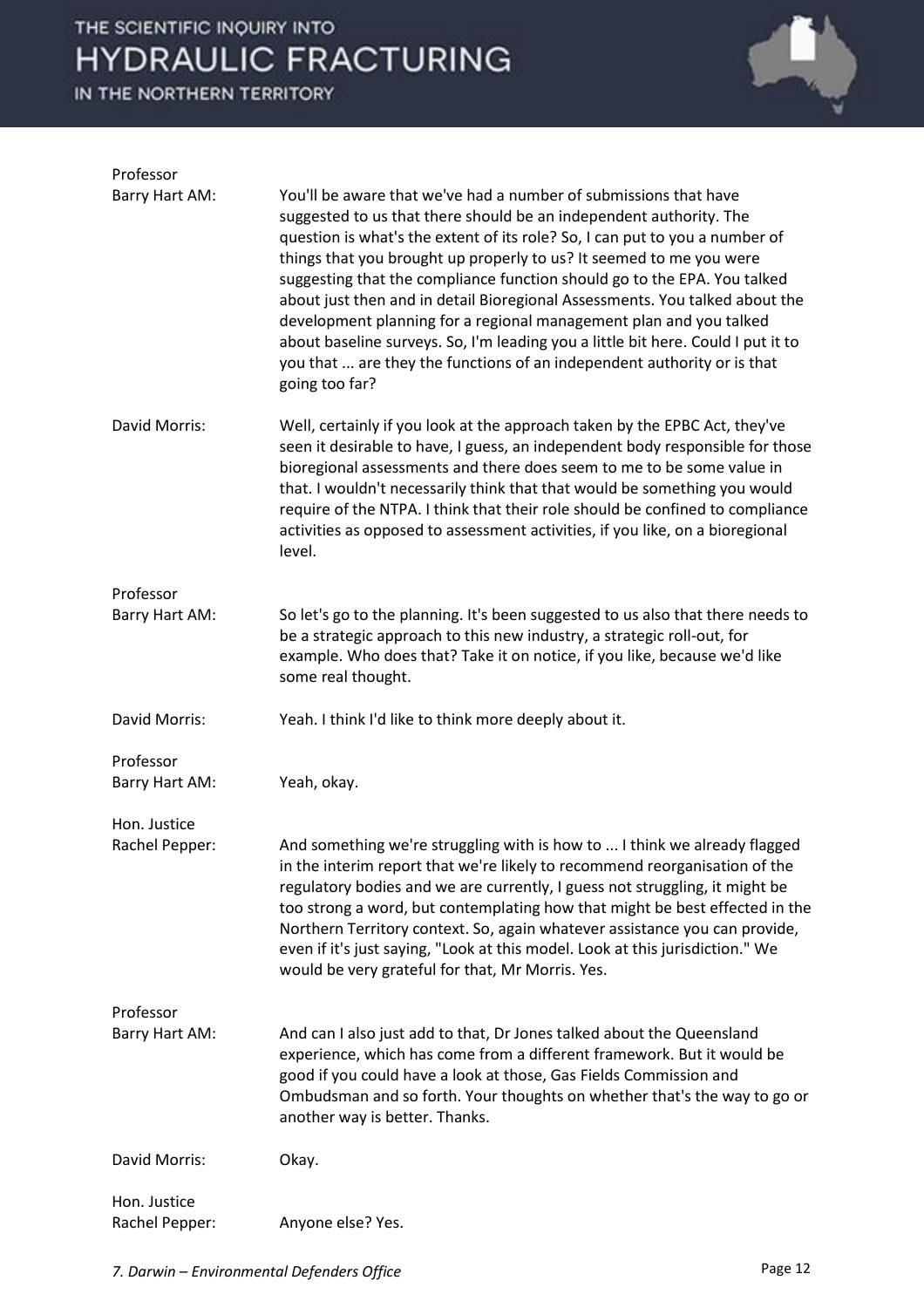# THE SCIENTIFIC INQUIRY INTO **HYDRAULIC FRACTURING**

IN THE NORTHERN TERRITORY



| Dr Vaughan Beck AM:            | If I may, just picking up on the discussion that we've had. During your<br>presentation, this morning, you did mention about looking, I think it was,<br>from the principles of planning. You did start to talk about a development<br>consent authority and I'm just wondering whether you want to elaborate on<br>that or is that something you're going to give some more detail in your<br>supplementary submission?                                                                                                                                                                                                                                                                                                                                                                                                                                                                                                                                                                                                  |
|--------------------------------|---------------------------------------------------------------------------------------------------------------------------------------------------------------------------------------------------------------------------------------------------------------------------------------------------------------------------------------------------------------------------------------------------------------------------------------------------------------------------------------------------------------------------------------------------------------------------------------------------------------------------------------------------------------------------------------------------------------------------------------------------------------------------------------------------------------------------------------------------------------------------------------------------------------------------------------------------------------------------------------------------------------------------|
| David Morris:                  | Sure, I'm happy to do both but I think I may have created some confusion by<br>using that term. I think really what I was suggesting was that under your<br>current environmental regulations where the Minister is required to<br>consider and approve an EMP, the matters at the moment he's currently<br>required are set out under Regulation 9 as an approval criteria, and I was<br>suggesting that potentially you could include further things that he must<br>consider under that approval criteria. For example, the comments of the<br>weed management branch of the Department of Environment and Natural<br>Resources, to add some rigour to that, because it's not clear to me whether<br>the Department of Primary Industries and Resources has that expertise in<br>relation to weed management per se, and yet they're the ones that will<br>presumably be reviewing an environmental management plan and providing<br>advice to the Minister about whether or not he should approve it or<br>otherwise. |
| Hon. Justice<br>Rachel Pepper: | Did you have in mind, I just I guess again reference out for comment, or did<br>you have in mind something perhaps a bit stronger, and I guess again I'm<br>drawing from my New South Wales experience, some sort of concurrent<br>approval process?                                                                                                                                                                                                                                                                                                                                                                                                                                                                                                                                                                                                                                                                                                                                                                      |
| David Morris:                  | Again, it's probably something I'd take on notice. I think the way I'd sort of<br>thought about it over the weekend was not a concurrent approval process.<br>It was more of a report or a comment that would be considered by the<br>minister and a mandatory requirement for him to consider those additional<br>reports. It seemed to me that it might clarify some of the roles and<br>responsibilities of those various areas that exist within government but<br>don't necessarily sit within the department responsible for issuing an<br>approval.                                                                                                                                                                                                                                                                                                                                                                                                                                                                |
| Hon. Justice<br>Rachel Pepper: | Yes. Dr Jones.                                                                                                                                                                                                                                                                                                                                                                                                                                                                                                                                                                                                                                                                                                                                                                                                                                                                                                                                                                                                            |
| Dr David Jones:                | Two of the terms we're wrestling with, I guess, is ALARP and acceptable.<br>Those two seem to be related in the approvals process. I wonder if you've<br>got any thoughts or comments on how you might see those playing out in<br>practise, particularly from an enforcement or legal perspective.                                                                                                                                                                                                                                                                                                                                                                                                                                                                                                                                                                                                                                                                                                                       |
| David Morris:                  | Well, the article that I'm planning on providing to the panel actually talks<br>about the difficulty with using an ALARP or acceptable, when the risks of a<br>particular process are evolving or unknown at this particular point in time.<br>That's why I would urge precautionary mechanisms to be included, so that<br>you use ALARP for risks that you can adequately identify and manage, and                                                                                                                                                                                                                                                                                                                                                                                                                                                                                                                                                                                                                       |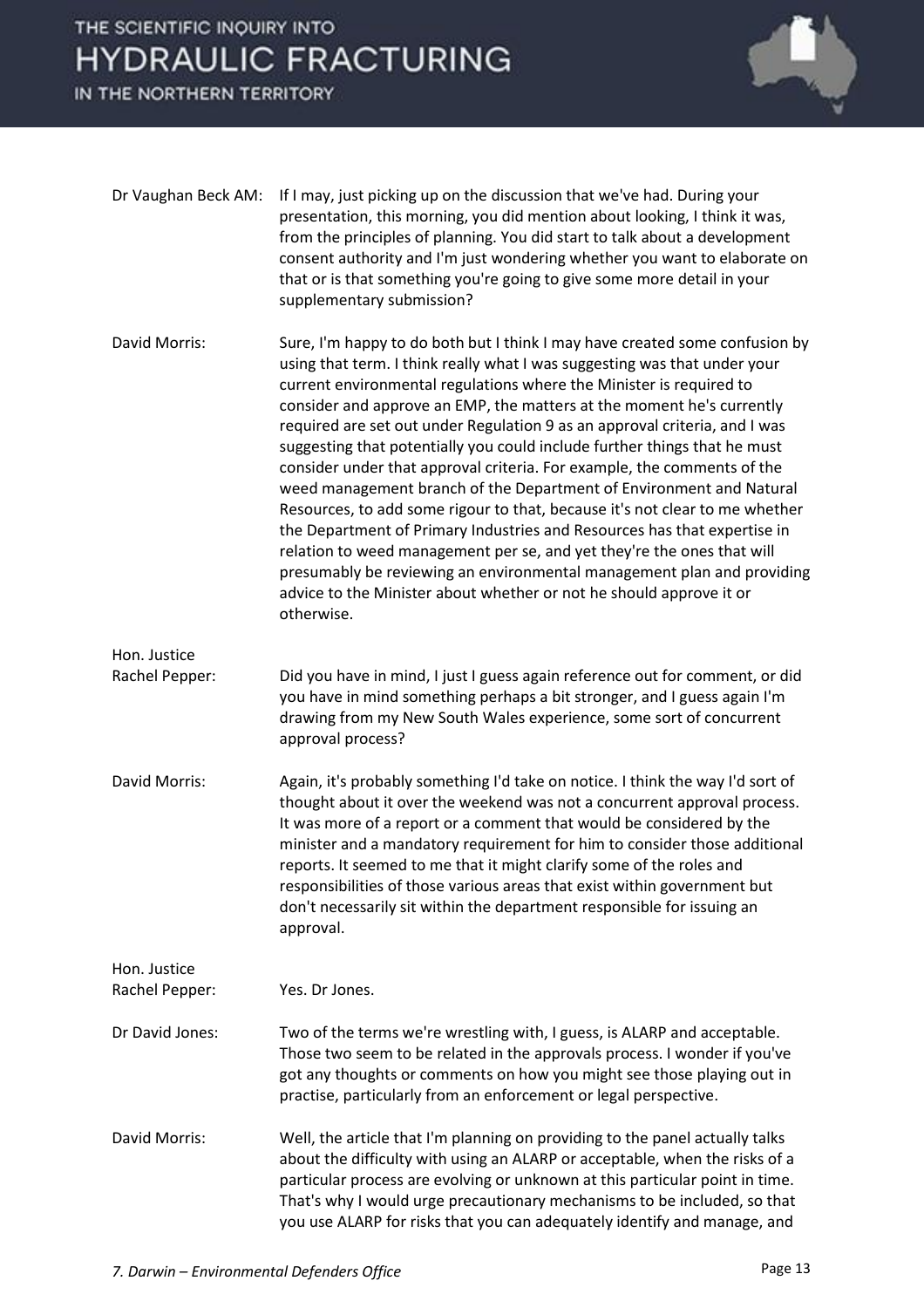IN THE NORTHERN TERRITORY



then you use a precautionary approach for those ones that you can't know whether you're going to be reducing them to as low as reasonably practicable, and you can't know whether they're going to be acceptable, because you just don't have the sufficient data.

- Dr David Jones: One of the things I guess we're wrestling with is the use of the generic term acceptable. For example, does one apply that on a territory-wide basis, when it's a lowest or highest common denominator, however you view it, and say, "That is acceptable," or is it very much regionally specific? I suspect the letter, because each region has its own particular combinations of social, environmental and other contexts.
- David Morris: It might depend on which aspect of the process you were talking about. So, for example, if you were talking about methane emissions and contributions to greenhouse gases, that would presumably be on a territory-wide scale or a whole of industry scale. Whereas if you're talking about localised habitat impacts, then what's acceptable will clearly be better referenced by looking at an individual specific site. So that's the way I'd probably answer that by saying in some cases wide and, in others, the other.
- Rachel Pepper: No, that makes sense. Yes.

Professor

Hon. Justice

Barry Hart AM: Thanks for that comment on the bioregional assessment being largely focused on water. We'd agree. We believe it's underdone from a terrestrial point of view. I should also note that I'm pretty sure it is the first of the bioregional assessments that's just been published, Condamine Maranoa area, maybe a few weeks, couple of weeks ago. I'm pretty sure that was the first one.

Dr David Jones: That's correct.

Professor Barry Hart AM: Yeah. So, it's been a long time in the development, probably three years, I guess. They are very rigorous but, as you rightly point out, they may be a little too focused.

Hon. Justice Rachel Pepper: Yes. Dr Anderson.

Dr Alan Andersen: Yes, one issue that the panel's identified and hasn't received a lot of discussion here, and that is the high levels of heavy vehicle traffic that are inevitably associated with shale gas developments, particularly during the establishment phase. I'm just wondering if you've got any thoughts how that might be managed. The impacts can be really varied, ranging from amenity value, obviously ... tourists coming up and down the Stuart Highway for an outback experience. It's not the sort of thing they want to be seeing is just convoy after convoy of heavy trucks. ... through to public health in terms of accidents and things. Whether you've got any thoughts about how that might be managed. I know it's sort of off the cuff but whether you could perhaps give some consideration to that in your written comments later, that would be very helpful.